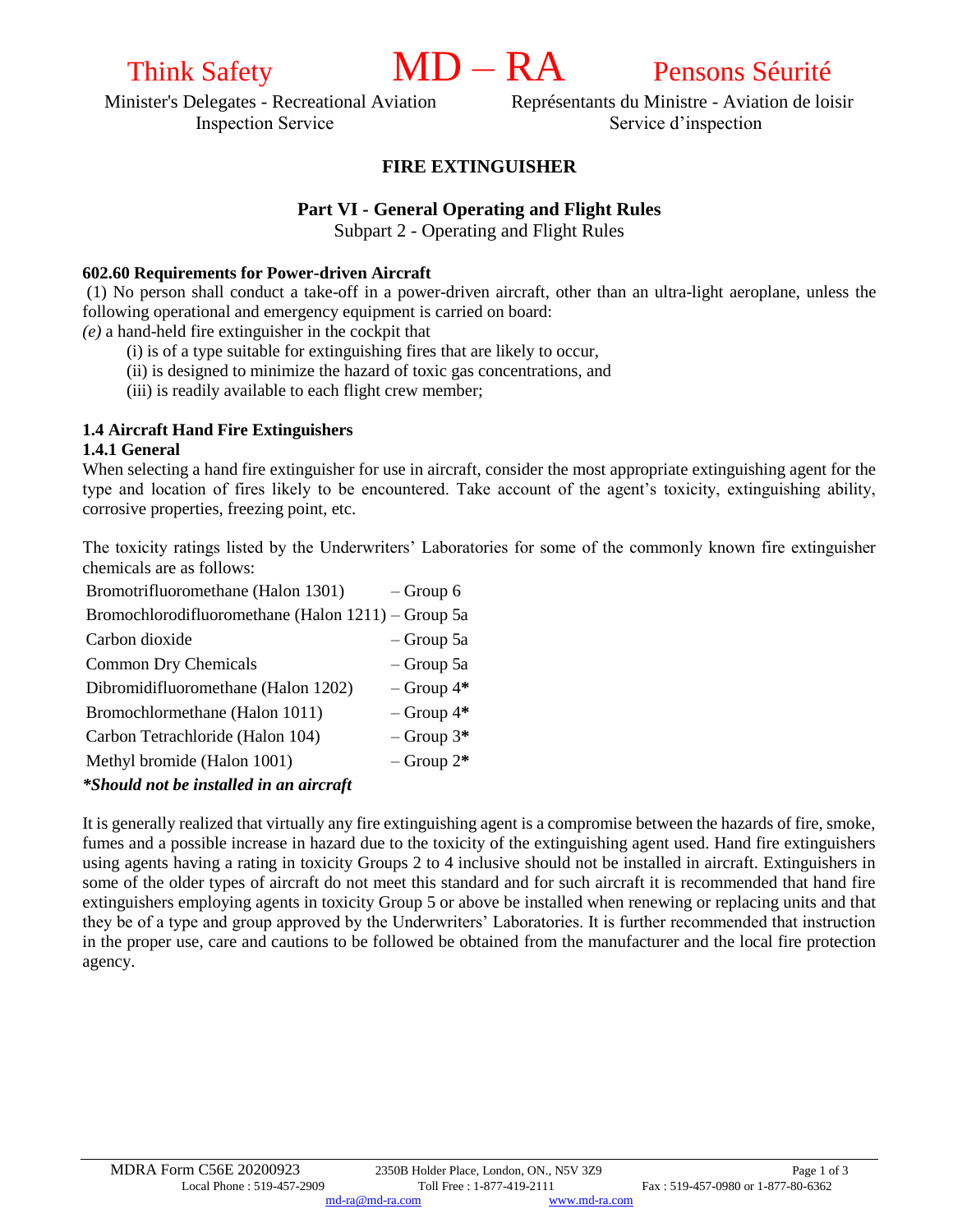### **1.4.2 Classification of Fires**

*Class A fires*: Fires in ordinary combustible materials. On these, water or solutions containing large percentages of water are most effective.

*Class B fires*: Fires in flammable liquids, greases, etc. On these a blanketing effect is essential.

*Class C fires*: Fires in electrical equipment. On these the use of a nonconducting extinguishing agent is of first importance.

#### **1.4.3 Types of Extinguishers**

1. *Carbon Dioxide Extinguishers*: Carbon dioxide extinguishers are acceptable when the principal hazard is a Class B or Class C fire. Carbon dioxide portable installations should not exceed five pounds of agent per unit to ensure extinguisher portability and to minimize crew compartment CO2 concentrations.

2. *Water Extinguishers*: Water extinguishers are acceptable when the principal hazard is a Class A fire and where a fire might smolder if attacked solely by such agents as carbon dioxide or dry chemical. If water extinguishers will be subject to temperatures below freezing, the water extinguisher must be winterized by addition of a suitable anti-freeze.

3. *Vaporizing Liquid Extinguishers*: Vaporizing liquid type fire extinguishers are acceptable when the principal hazard is a Class B or Class C fire.

4. *Dry Chemical Extinguishers*: Dry chemical extinguishers using a bi-carbonate of sodium extinguishing agent or potassium bi-carbonate powder are acceptable where the principal hazard is a Class B or Class C fire. Dry chemical extinguishers using a so-called All Purpose Monoammonium Phosphate are acceptable where the hazard includes a Class A fire as well as Class B and Class C.

5. The size of the dry chemical extinguisher should not be less than two lbs. Only an extinguisher with a nozzle that can be operated either intermittently or totally by the operator should be installed. Some abrasion or corrosion of the insulation on electrical instruments, contacts or wiring may take place as a result of using this extinguisher. Cleaning and inspection of components should be carried out as soon as possible. Care should be taken when using this extinguisher in crew compartments because the chemical can interfere with visibility while it is being used and because the nonconductive powders may be deposited on electrical contacts not involved in the fire. This can cause equipment failure.

6. *Halon Extinguishers*: Halon 1211 is a colourless liquefied gas which evaporates rapidly, does not freeze or cause cold burn, does not stain fabrics nor cause corrosive damage. It is equally effective on an A, B or C class fire and has proven to be the most effective extinguishant on gasoline based upholstery fires. The size of a Halon 1211 extinguisher for a given cubic space should not result in a concentration of more than 5%. Halon 1211 is at least twice as effective as CO2 and is heavier than air (so it "sinks"). Decomposed Halon 1211 "stinks" so it is not likely to be breathed unknowingly.

7. Halon 1301 is less toxic than Halon 1211 but it is also less effective and is excellent for B or C class fires. A short-coming appears to be the lack of a visible "stream" on discharge; Halon 1301 turns into an invisible gas as it discharges.